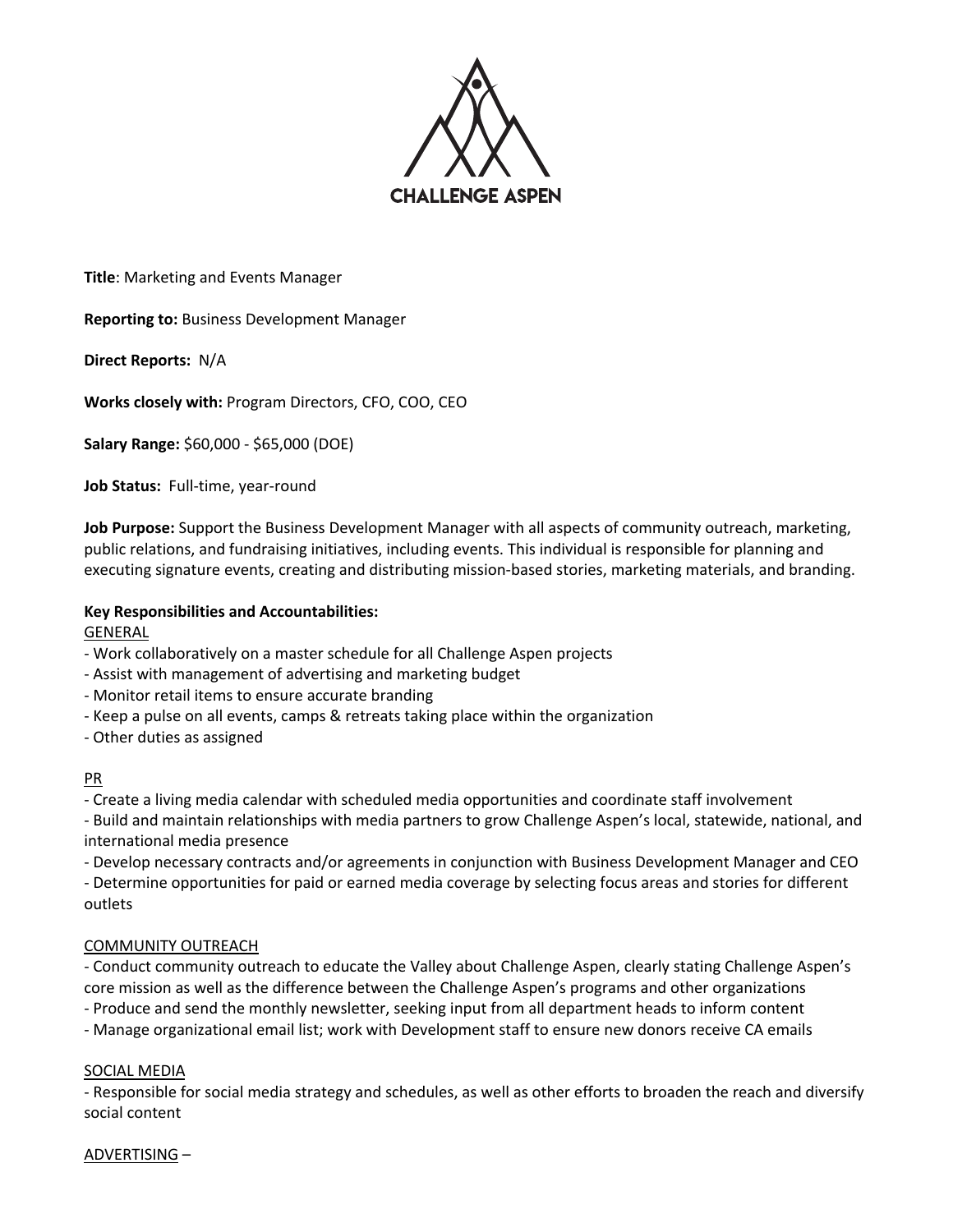- Coordinate advertising through various channels for all departments, including brand imagery, creative direction, and copywriting

## **EVENTS**

- Participate in strategic event planning exercises with the Business Development Manager that include program development, planning timelines, and budgeting

- Assist Business Development Manager with the management of event contractors
- Engage in activities related to event marketing and sales of tickets, sponsorship, etc.
- Design, solicit and execute sponsorship opportunities
- Determine appropriate volunteer needs for each event, and share requests with the Volunteer Coordinator

## MARKETING MATERIAL CREATION & MAINTENANCE

- Maintain inventory of marketing materials and ensure they are up to date

- Manage the Challenge Aspen website by maintaining regular communication with department directors to ensure the site is updated and accurate at all times

- Educate program directors on processes for making minor changes to the website

- Assist with the production of new materials, including creating templates, writing copy, selecting imagery, internal design, or working closely with contracted graphics designers

- Manage all creative projects with outside contractors, including graphic designers and web developers, acting as the key liaison for CA staff

- Catalogue and maintain organizational images and videos
- Ensure consistency and encourage the growth of the Challenge Aspen brand

## **Qualifications, Attributes & Key Success Factors:**

- 3+ years experience working with nonprofits
- Minimum of 2 years experience in marketing/public relations
- Confident event planning, knowledge, and experience
- Exceptional verbal and written communication skills
- Highly competent in the use of technology, including Excel, Word, & CRM databases
- Detail oriented and effective time management skills
- Continually prospect, locally and beyond, for new opportunities to extend CA's outreach
- Focus on outstanding customer service with internal and external partners
- Ability to multi-task in a fast-paced work environment, strong organizational skills
- Ability to adapt quickly and graciously to change
- Be an active, positive member of the leadership team and offer assistance to others when needed
- The position is highly visible and requires weekends and evenings for attendance at special events, travel, dinners, and entertainment
- Manage and be able to report on clear, measurable statistics for each project/event
- Maintain clear communication with the Business Development Manager and CEO
- Extremely organized, able to multi-task in a fast-paced environment, impeccable attention to detail
- Driven to produce positive outcomes for Challenge Aspen
- Understanding various disabilities and behaviors is a plus
- Passion for supporting a Mission-centric community in achieving philanthropic objectives
- Maintain a sense of humor and remember the mission behind your hard work
- Adhere to the environment of L I G H T
	- o Loyalty
	- o Integrity
	- o Generosity
	- o Honesty
	- o Trust